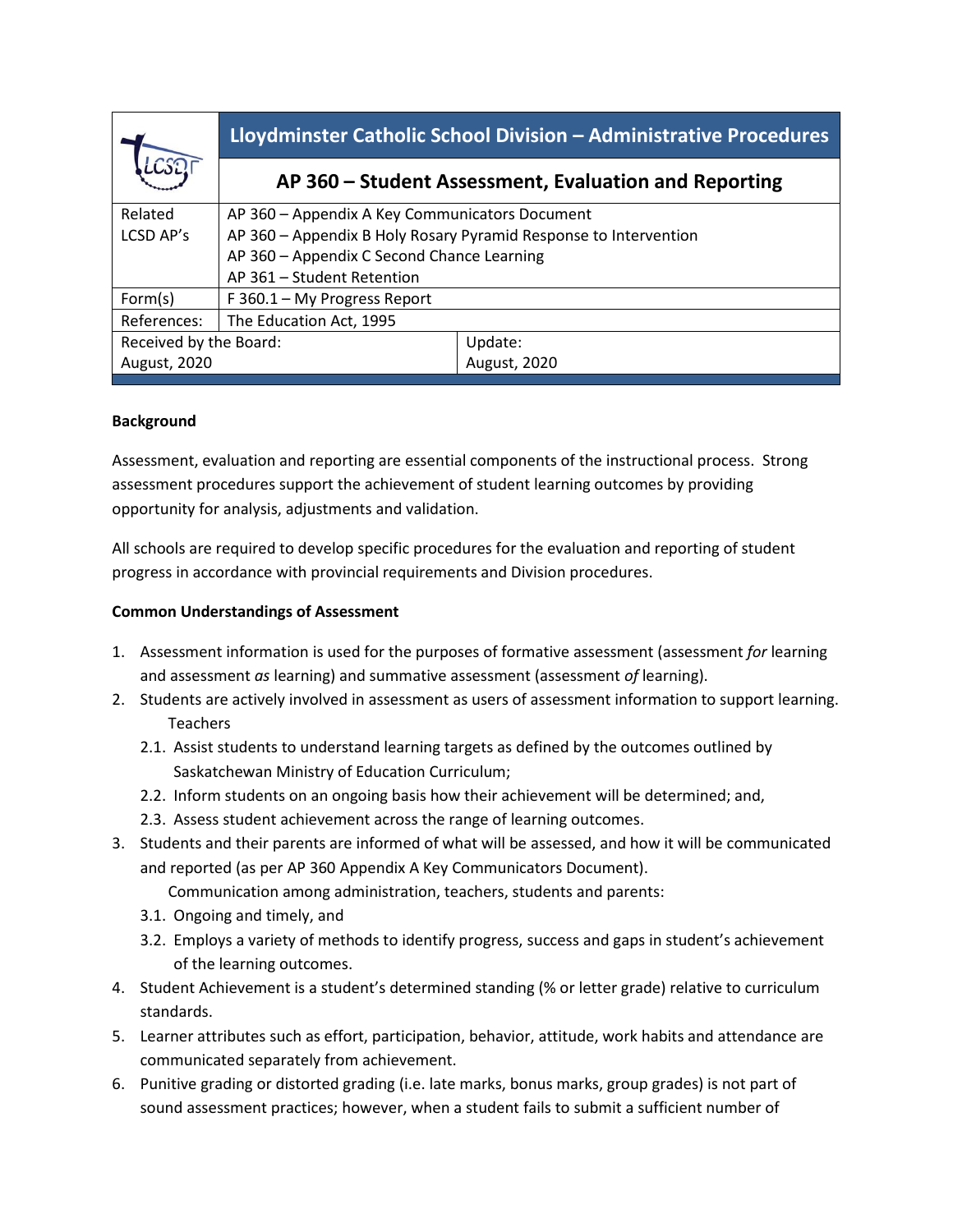summative assessments for grading purposes, and documented due process through RTI and other school based structures, teachers in consultation with the principal use professional judgment to determine students' marks (failing grade, zero mark, or incomplete status) for missing, unfinished, plagiarized or late assessments.

7. Principals ensure procedures are established within the school to support sound assessment practices.

#### **Procedures:**

#### **A. Assessment of Learning**

- 1. Principals ensure that the guidelines and procedures are in place within the school to support assessment of learning. Principals ensure that teachers' instructional plans include assessment of learning.
	- 1.1 The assessment of learning plan reflects the relative importance of learning outcomes.
	- 1.2 Teachers assess students' performance and determine their achievement (attainment of the learning outcomes in the Saskatchewan Ministry of Education Curriculum) across the range of learning outcomes. Though all outcomes will be assessed for a grade/achievement level, not every indicator will be assessed.
	- 1.3 Assessment tasks and instruments:
		- 1.3.1 Assess enduring understandings and transferable skills where reasonable;
		- 1.3.2 Are clearly linked and compatible with learning outcomes being assessed; and
		- 1.3.3 Are reviewed on an ongoing basis for validity and reliability.
	- 1.4 Teachers assess students' performance and determine their achievement of learning outcomes at the grade level assigned for their instruction.
	- 1.5 Teachers select assessment methods that are varied and compatible with the learning outcomes being assessed.
- 2. Principals ensure teachers inform and actively involve students in their own assessment of learning.
	- 2.1 Teachers establish with student's clear performance and achievement standards, based on learning outcomes. Teachers assist students in articulating what they need to know and be able to do and to what degree.
	- 2.2 Teachers inform students on an ongoing basis of how their achievement will be determined.
	- 2.3 Teachers provide students with clear descriptions of performance criteria and standards, such as in rubrics and exemplars, prior to assessment tasks.
- 3. Principals ensure teachers provide students with opportunities to demonstrate their best achievement.
	- 3.1 Teachers use a variety of assessment methods.
	- 3.2 Teachers ensure students with special education needs receive appropriate accommodations to complete assessments.
	- 3.3 Teachers ensure students have sufficient assessment for learning opportunities before assessment of learning occurs.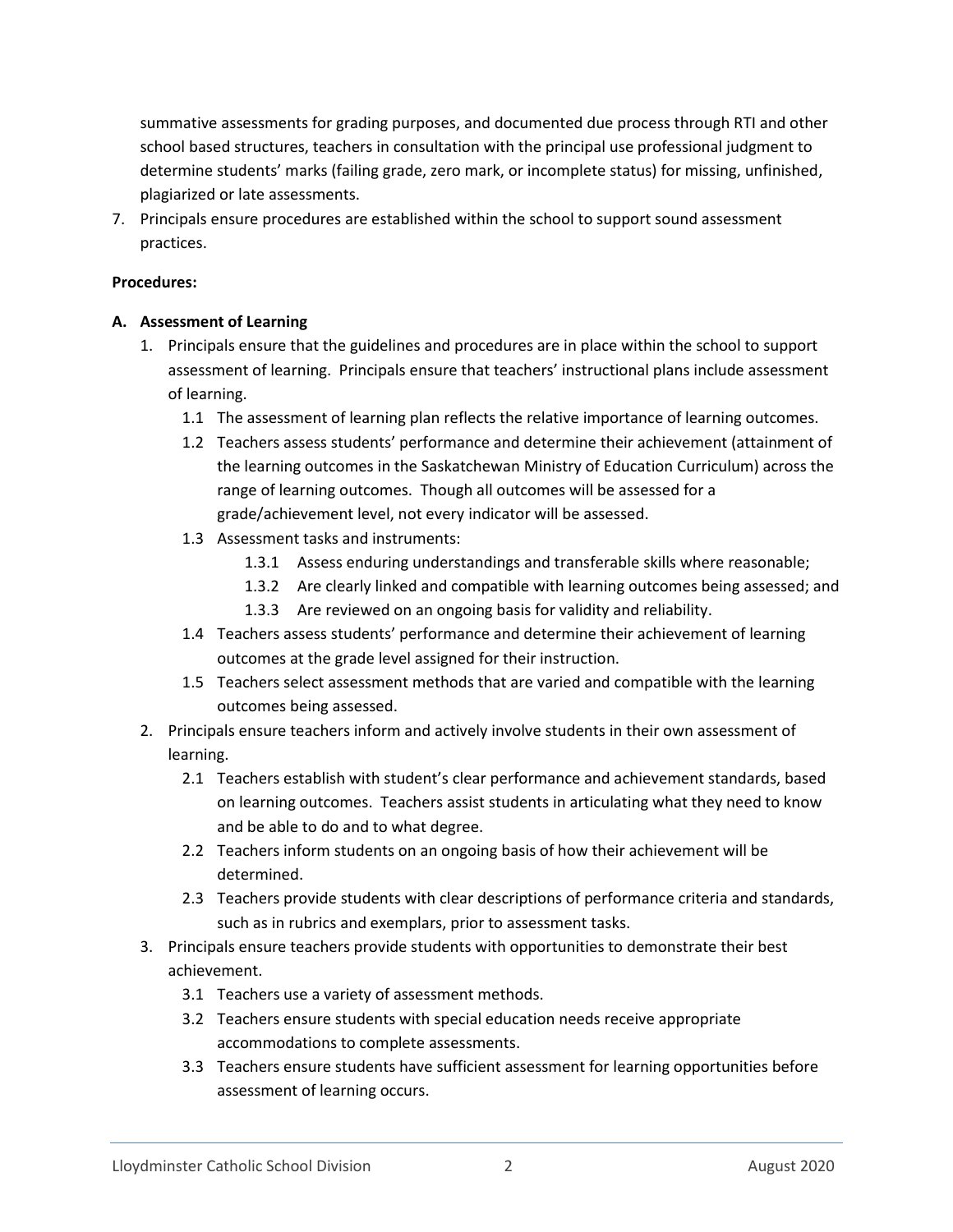- 3.4 Teachers allow opportunity for students, within a learning team agreed timeline, to resubmit evidence of learning (as per AP 360 Appendix C Second Chance Learning). For example, using descriptive feedback or showing evidence to rewrite a test or resubmit a project.
- 3.5 Teachers' assessment of students' learning in enrichment programming is based on their achievement of the learning outcomes in the Saskatchewan Ministry of Education Curriculum. Students who complete assessment requirements for an external examining body, such as Advanced Placement, attain that credential in addition to and independent of their achievement in the corresponding Saskatchewan curriculum course.
- 3.6 Teachers determine students' achievement independently of the achievement of others. That is, if students meet the standard they receive the grade regardless of how many other students meet the same learning outcomes.
- 4. Principals ensure that procedures and supports are in place within the school to enable the collection of a reliable body of evidence to determine students' summary grades.
	- 4.1 Teachers retain assessment records in indirect forms such as, anecdotal notes, recordings, rubrics, and percentage scores.
	- 4.2 Teachers use the evidence that accurately indicates their students' achievement of the learning outcomes. For example, in consultation with an administrator, a teacher may exclude an assessment or part of an assessment that contradicts achievement consistently demonstrated by a student when determining a final grade or determine the final grade on the most recent assessment evidence.
	- 4.3 A final assessment is comprehensive and may be administered to students in several forms. For example, a final assessment may be a performance task to measure skills, an exit portfolio and interview or an examination subject to D1.6.

### **B. Assessment for Learning**

- 1. Principals ensure that procedures are in place within the school to support assessment for learning.
	- 1.1 Teachers use a variety of methods to gain insights into students' interests and learning profiles for the purpose of planning assessment.
	- 1.2 Teachers use ongoing assessment to inform instructional design and respond to students' learning needs including classroom and LCSD data.
	- 1.3 Teachers provide time and opportunities for students to internalize their learning through the use of feedback and guided practice to independence. Teachers provide assessment for learning tasks that allow risk taking and exploration in learning.
	- 1.4 Teachers prepare students for assessment of learning by providing assessment for learning tasks that are similar in form and content.
	- 1.5 In some cases, when consistent mastery of learning outcomes is noted during assessment for learning, a teacher may use this assessment of learning as evidence.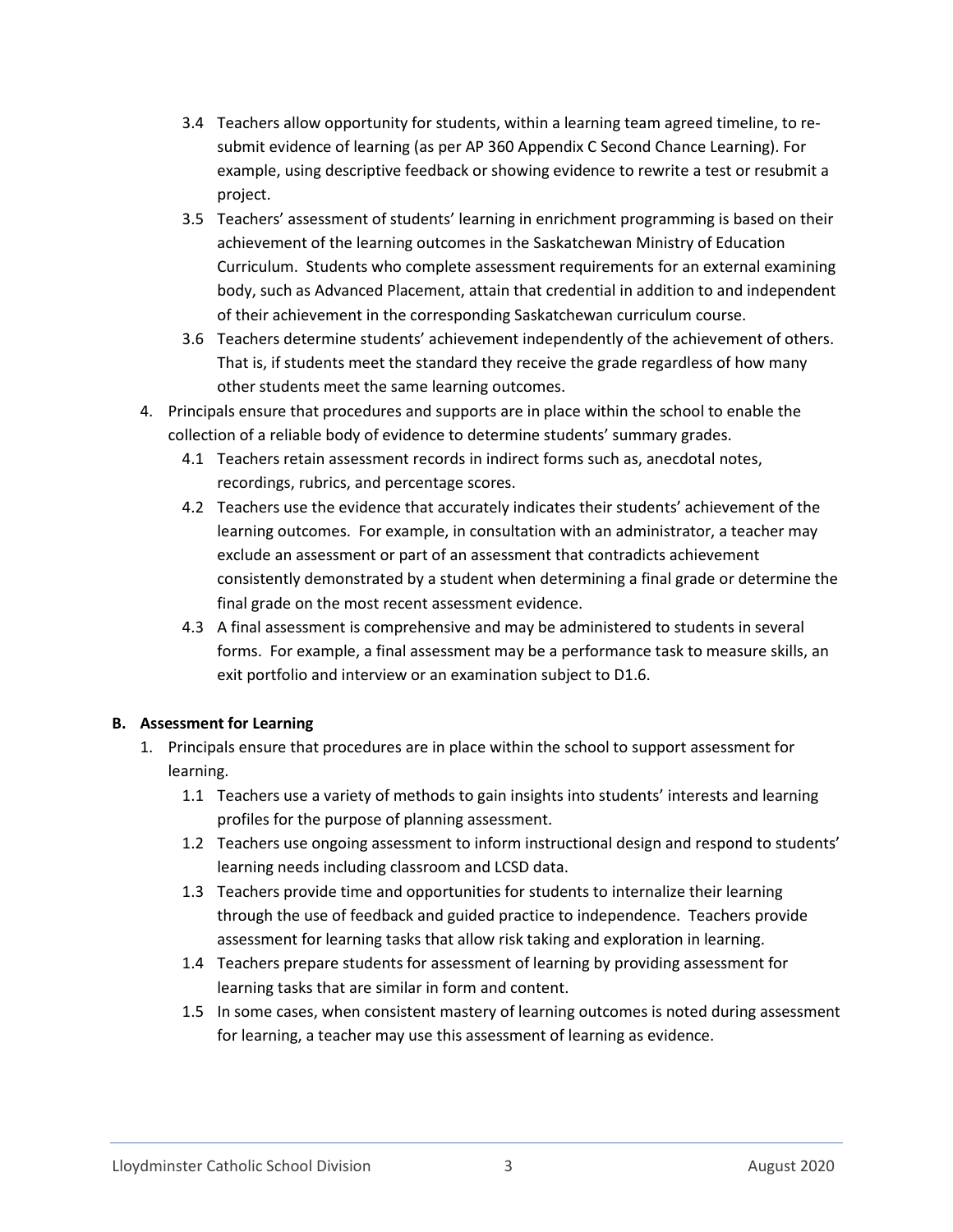#### **C. Assessment as Learning**

- 1. Principals ensure teachers use assessment as learning strategies as an integral part of instruction and learning.
	- 1.1 Teachers ensure that assessment as learning is an integral part of students' learning experiences and teach students to use a variety of assessment as learning strategies to move from support to independence.
	- 1.2 Teachers provide students with feedback that describes in a clear an understandable way students' current performance relative to learning outcomes.
	- 1.3 Teachers teach students to become aware of their own learning strength and needs and to identify their own progress toward learning outcomes.
	- 1.4 Teachers support students in establishing achievable personal learning targets.

#### **D. Communication and Reporting**

- 1. Principals ensure communication with parents/guardians about students' learning.
	- 1.1. Principals ensure that the schedule for final assessments and Report Cards is communicated to students and parents/guardians.
	- 1.2. Teachers employ a variety of strategies to communicate student progress and achievement to parents/guardians (Key Communicators Document AP 360 A.)
	- 1.3. Teachers communicate in a positive and constructive manner about student achievement.
	- 1.4. Teachers communicate information about students' academic achievement separately from information about social growth or work habits (participation, effort, or learner attributes).
	- 1.5. Teachers inform parents/guardians and students about the achievement standards.
	- 1.6. Students unable to write a final assessment because of serious illness, injury, bereavement, or for other compelling reasons for which sufficient cause is demonstrated, should apply to the principal who determines if an alternative final assessment is appropriate. Accommodation may take the form of:
		- 1.6.1. An exemption from the final assessment if sufficient assessment evidence is available to determine students' achievement of the learning outcomes; or
		- 1.6.2. Students writing an equivalent final examination or the same final assessment administered under secure conditions.
	- 1.7. Report cards are issued a minimum of twice during a semester and a minimum of three times for full year programs in Kindergarten to Grade 12.
	- 1.8. Progress reporting will be done using the LCSD report card unless an IIP or EAL report card accurately communicates the student's progress as determined by the principal. The principal may determine that a student receives any one of the following or combination of the following:
		- 1.8.1. Report Card
		- 1.8.2. IIP Progress Report
		- 1.8.3. EAL Report Card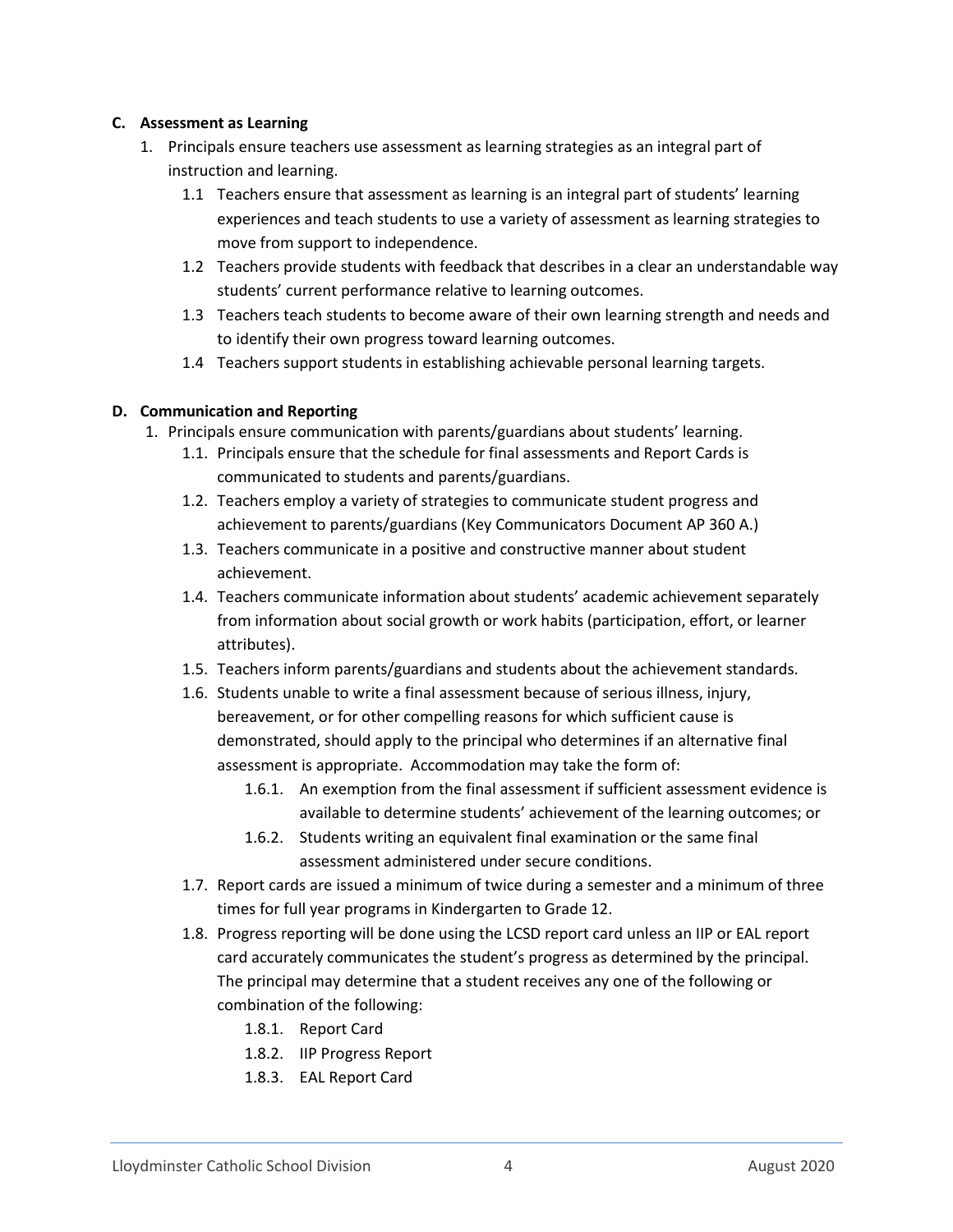- 1.9. Students, who have not completed a sufficient number of assessments for the reporting of their achievement, may have their achievement reported as Incomplete (I) until these assessments have been completed.
- 1.10.Student led conferences (see AP 360 Appendix Key Communicators for options) are held a minimum of two times per year.

## **E. Appeals**

- 1. Principals will ensure that appeals are dealt with in a timely manner according to appeal procedures.
	- 1.1. Every student and/or parent/guardian has the right to appeal final assessment results to the principal or designate. Information regarding the appeal procedures is to be made available to students and parents/guardians (unless students are independent.)
	- 1.2. The student and/or parent/guardian may appeal a school awarded final course grade, final examination mark or a course or program placement. This appeal must be submitted in writing to the principal/designate within 60 days of the assessment results being made available. Once received, a decision on the appeal must be made in writing within ten school days.
	- 1.3. In reviewing an appeal, the principal/designate:
		- 1.3.1. Meets with the student and parent/guardian (unless independent student);
		- 1.3.2. Consults with appropriate teachers to review assessment information, and
		- 1.3.3. Submits, in writing to the student, parent/guardian (where applicable) and teacher(s), a decision regarding the appeal.
	- 1.4. If the student and parent/guardian are not satisfied with the decision made at the school level, they may appeal to the Board of Education pursuant to Policy 13 Appeals and Hearings Regarding Student Matters.

# **F. Placement**

1. Decisions concerning course, grade and program placement are made in consultations with the student (where appropriate), parents/guardians (unless a student is independent), teachers, Learning Assistance Teacher (s), and principal/designate. These decisions are the result of ongoing communication between the school, student and parents/guardians. Retention of a student is outlined in AP 361- Student Retention.

# **G. Definitions:**

- 1. **Assessment of Learning (also known as summative assessment):** the collection and use of assessment information by teachers to make judgments about students' achievement at key points during and at the end of a cycle of instruction, for the purpose of grading and reporting.
- 2. **Assessment for Learning (a component of formative assessment):** the collection and use of assessment information by teachers to adjust teaching for the purpose of improving students' learning. This process involves the ongoing exchange of information among the teacher and